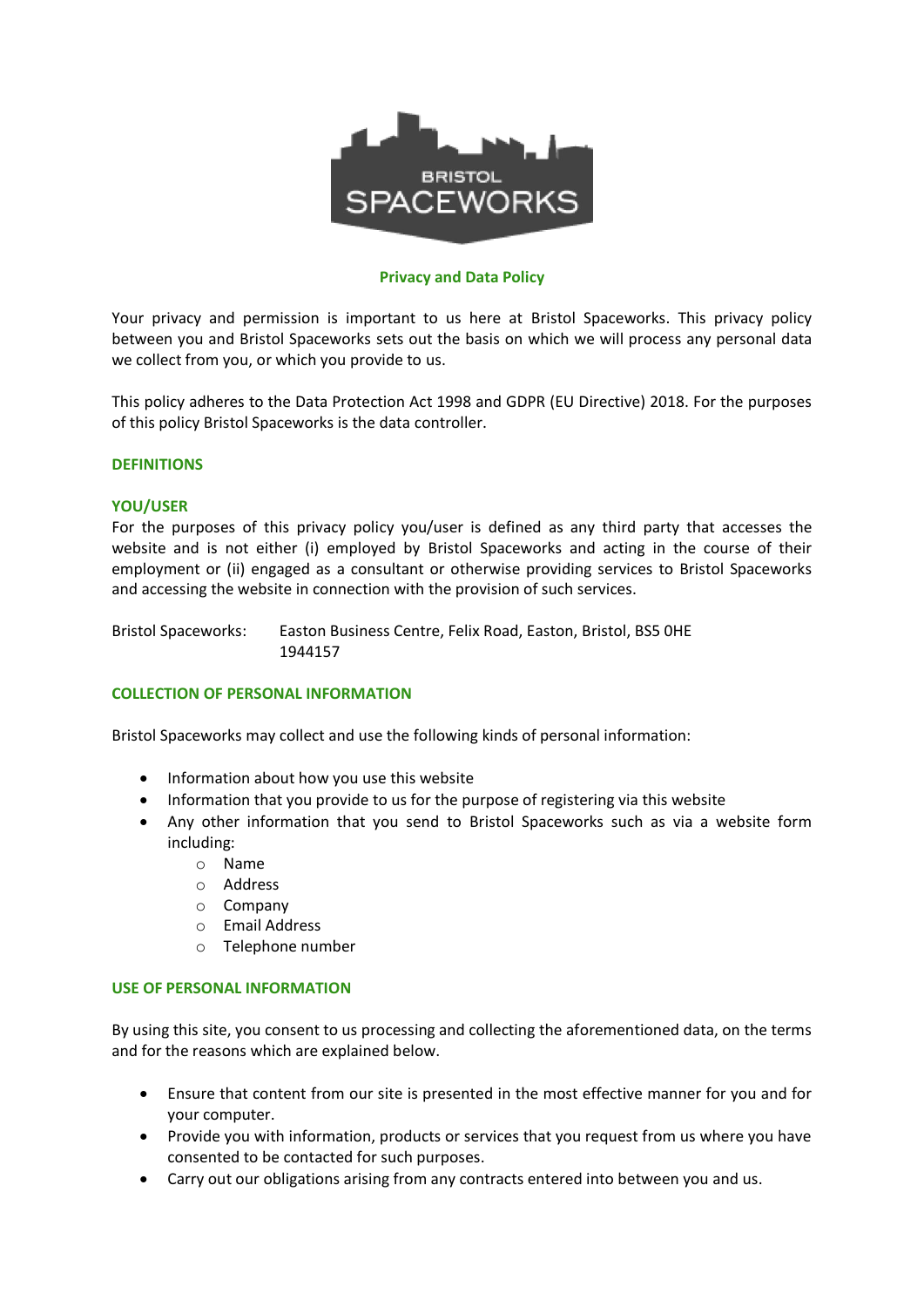- Allow you to participate in interactive features of our service, when you choose to do so.
- Send you our newsletters from time to time that you have positively consented to receive.
- Send you marketing communications that you have positively consented to receive.

# **SECURING YOUR DATA**

Bristol Spaceworks will take reasonable technical and organisational precautions to prevent the loss, misuse or alteration of your personal information.

Bristol Spaceworks will store all the personal information you provide securely and in accordance with UK data protection laws, but please be aware that any data which you send to our site is sent at your own risk.

Any payment transactions made to Bristol Spaceworks will be encrypted using SSL technology

Bristol Spaceworks uses [GoCardless](https://gocardless.com/) to process your payments using 256-bit SSL encryption. GoCardless adheres to the Data Protection Act 1988, is authorised by the Financial Conduct Authority under the Payment Services Regulations 2009 and has received ISO 27001 certification. Data collected by GoCardless may be transferred to, and stored at, a destination outside the European Economic Area. It may also be processed by staff operating outside the EEA who work for GoCardless or their suppliers. For more on how GoCardless complies with GDPR click [here.](https://gocardless.com/blog/gdpr/)

Bristol Spaceworks uses [Outlook](https://outlook.live.com/owa/) to store personal data which, under Microsoft, complies with both EU-U.S. Privacy Shield, Swiss-U.S. Privacy Shield frameworks and EU Model Clauses. Microsoft protects the data that users entrust to them through strong security and encryption. For full details of Microsoft's privacy policy click [here.](https://privacy.microsoft.com/en-us/privacystatement) For more one how Outlook complies with GDPR click [here.](https://www.microsoft.com/en-us/TrustCenter/Privacy/gdpr/default.aspx)

The data we collect from you may be transferred to and stored on secure servers located outside the European Economic Area, to the U.S. on the accounting software [Sage Global Services Limited,](https://www.sage.com/en-gb/) commonly referred to as Sage, which is authorised by the Financial Conduct Authority under the Electronic Money Regulations 2011. Sage is registered on the Information Commissioner's Office Register of Data Controllers under registration number ZA138390. For more on Sage's privacy policy, click [here.](https://www.sage.co.uk/uk/hrpayrollhero/privacy-policy) For more on how Sage complies with GDPR, click [here.](https://www.sage.com/en-gb/gdpr/)

#### **DATA BREACH**

In the unlikely event that our systems are breached, we will inform the ICO immediately and adhere to their guidelines.

#### **DISCLOSURE OF YOUR INFORMATION**

We will never pass on your details to third parties without receiving your positive consent to do so.

We may disclose your personal information to any of our group companies (which means our subsidiaries, our ultimate holding company and its subsidiaries, as defined in section 736 of the UK Companies Act 1985) and also to third parties in the following circumstances:

- To any prospective seller or buyer of all (or part of) our business or assets
- If we are required to do so by law, any applicable regulation or to protect the rights, property, or safety of ourselves or others. This may include disclosing to other companies and organisations in connection with fraud protection and credit risk reduction.